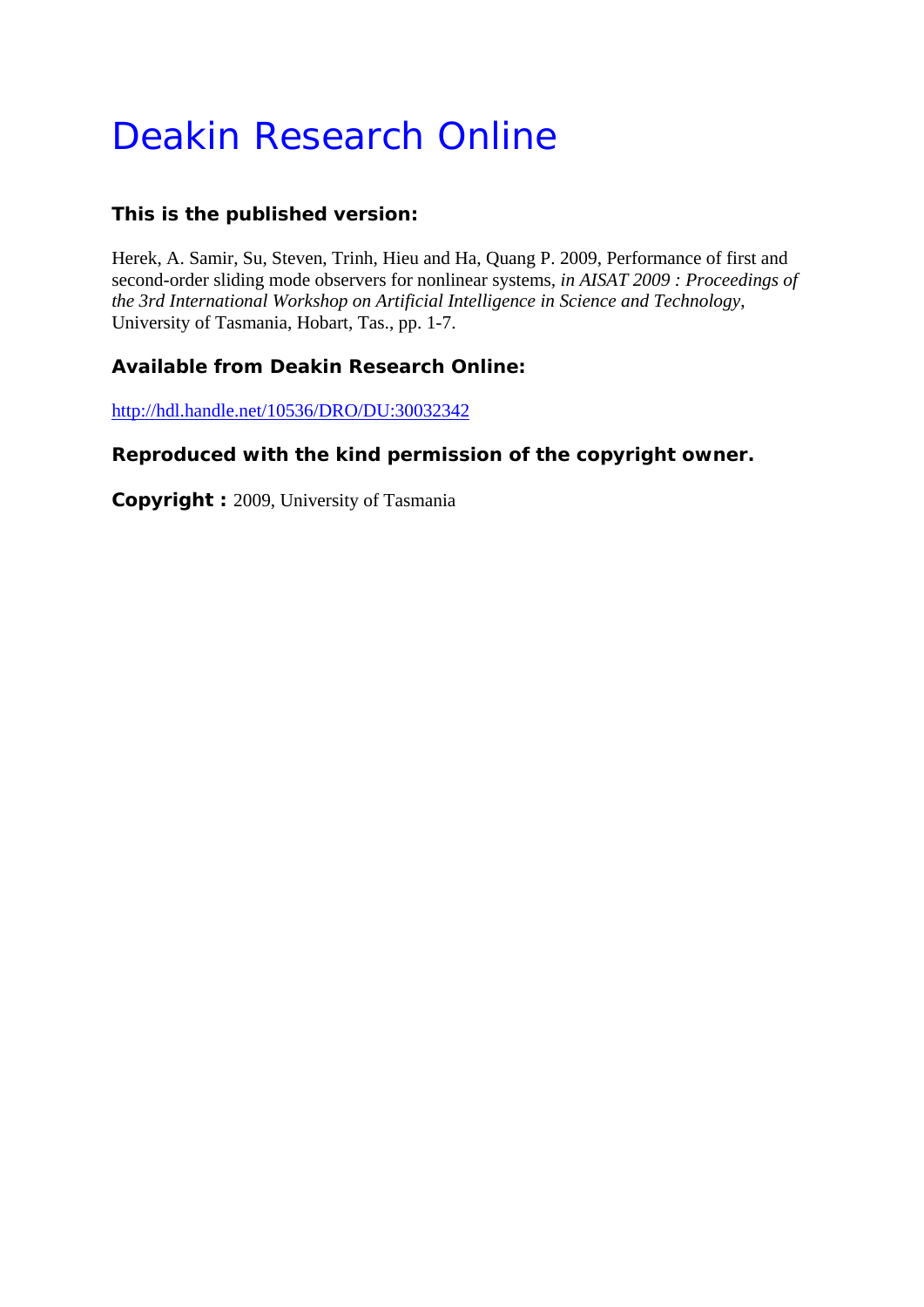# **Performance of First and Second-Order Sliding Mode Observers for Nonlinear Systems**

A. Samir Herek<sup>1</sup>, Steven Su<sup>1</sup>, H. Trinh<sup>2</sup>, and Q. P. Ha<sup>1</sup>

<sup>1</sup> Faculty of Engineering and Information Technology, *University of Technology, Sydney PO Box 123 Broadway NSW 2007 Australia* 

> <sup>2</sup> *School of Engineering Deakin University, Geelong 3217, Australia*

#### **Abstract**

*This paper presents a brief study on the design and performance comparison of conventional first-order and super-twisting second-order sliding mode observers for some nonlinear control systems. Estimation accuracy, fast response, chattering effect, peaking phenomenon and robustness are considered for nonlinear systems under observer-based output feedback control and state feedback control.* 

#### **1. Introduction**

The concept of an observer for a dynamic process was introduced in 1966 by Luenberger [1]. Years later many advanced observers have been presented. During that time, pioneering work in variable structure systems with sliding modes also emerged in the former Soviet Union [2]. Sliding mode techniques have been recognised as a robust control method, whereby a variable structure control is suitably chosen to drive and then constrain the system state to lie within a desired sliding surface. The sliding mode methodology has been applied to the observer design problem to retain the unique property in that it ensures the accurate convergence of the state estimates while sliding motion is induced for the estimation error dynamics [3].

Since the earliest work by Slotine *et al*. in the mid 1980s [4], sliding mode observers have been widely used due to their salient advantages such as robustness against uncertainties, finite-time convergence, and possibility of estimating unknown inputs, e.g. friction [3,5,6]. A conventional first-order sliding mode observer (SMO) requires the relative degree between the system inputs and outputs to be one and quite often involves chattering. To overcome these limitations while preserving SMO advantageous properties, higher sliding modes have been proposed for both control and observation (see, e.g., [7], [8]). The main difference

between conventional and higher order sliding mode is that higher order derivatives of the sliding function are used in place of first-order derivatives. This is also required when the time rate of the control signal is used to achieve the control objective [9].

A new generation of observers based on the secondorder sliding-mode algorithms has been recently developed [5]. These include the use of second-order SMOs for velocity estimation for uncertain, nonlinear mechanical systems [10], estimation of the absolute orientation of a five-link biped robot [11], estimation of road profile [12] and vehicle dynamic parameters of the road/vehicle interaction [13], or fault detection and isolation in permanent magnet synchronous motors [14]. Notably, higher-order SMOs based on twisting algorithms do not require the relative degree to be one and can totally remove chattering [5]. These merits can lead to exact differentiation of signals, which turns out to be very promising for health monitoring and fault diagnosis in many practical systems as the estimation of errors of the derivatives will be small if the magnitude of noise is small [5].

The use the super twisting algorithm, which is based on an exact and robust sliding mode differentiator of second order [7], facilitates the need for higher order derivatives in higher order SMOs. In [15], the algorithm is used in designing observers for hybrid systems to avoid chattering and time delays in a class of switched chaotic systems. For the challenging problem of simultaneous estimation of state and unknown input for nonlinear systems (see, e.g [16]), higher-order SMOs are also expected to be of great potential. This paper, motivated by a comparison study on advanced state observer design techniques [17], evaluates performance of first- and second-order SMOs and presents advantages of the super-twisting second-order sliding mode observers over the conventional SMOs. Simulation results are given for some nonlinear systems in state feedback and also output feedback.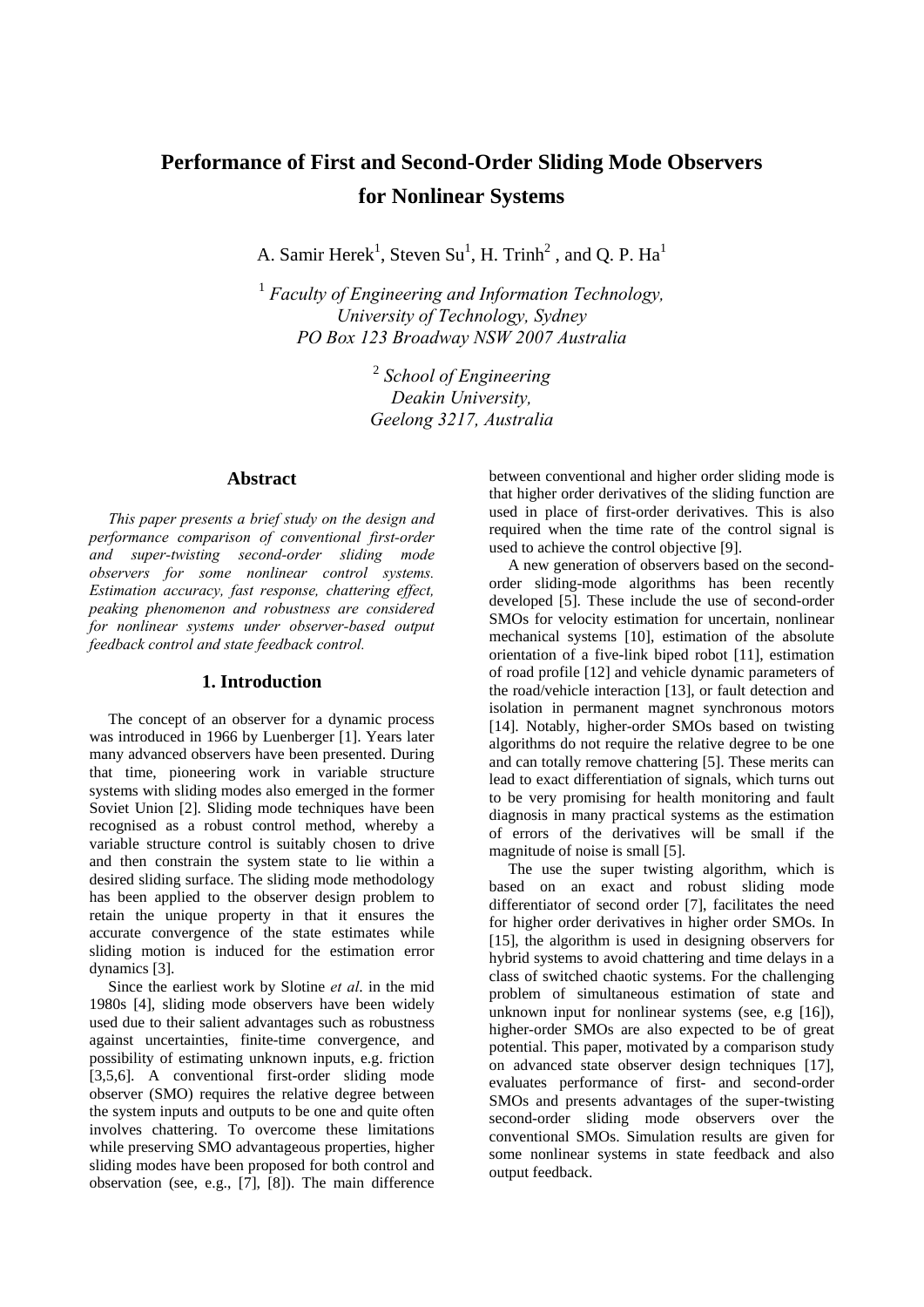#### **2. Sliding Mode Observers**

#### **2.1 First order SMO:**

Consider a *n-th* order continuous time system with state vector  $x(t) \in R^n$ , input  $u(t) \in R^p$  and measurable output  $y(t) ∈ R<sup>m</sup>$ :

$$
\dot{x} = Ax + f(x, u) \tag{1a}
$$

$$
y = Cx, \tag{1b}
$$

where  $(A, C)$  is an observable pair,  $f(x, u)$  is a nonlinear vector function locally Lipschitz in *x* with a Lipchitz constant  $\gamma$ :

$$
|| f (x_1, u) - f (x_2, u) || \le \gamma ||x_1 - x_2||, \ \forall (x_1, x_2), \forall u, \quad (2)
$$

and  $\gamma > 0$  is a positive scalar.

The first-order sliding mode observer can be obtained as [18]:

$$
\dot{\hat{x}} = A\hat{x} + f(\hat{x}, u) + L(y - C\hat{x}) + S(\hat{x}, y),
$$
 (3)

where *L* is a constant gain matrix obtained by assigning the observer desired dynamics, i.e., stable eigenvalues  $eig(A-LC)$ ,

$$
S(\hat{x}, y) = \begin{cases} P^{-1}C^{T} \operatorname{sign}(Ce_{x}) & , & ||Ce_{x}|| > \varepsilon \\ \frac{P^{-1}C^{T} \cdot Ce_{x}}{\varepsilon} & , & ||Ce_{x}|| \leq \varepsilon \end{cases}
$$
 (4)

with  $e_x = x - \hat{x}$ , or  $Ce_x = y - C\hat{x}$ ,  $\varepsilon > 0$  is the amplitude of a boundary layer, and *P* is a symmetric positive definite matrix solving for the following algebraic Riccati equation:

$$
(A - LC)^{T} P + P(A - LC) + I + \gamma^{2} PP = -Q, (5)
$$

for a given symmetric positive definite matrix  $Q > 0$ . It can be shown that the error system of observer (2) under the variable structure term (4) asymptotically converges to zero or remains bounded in the case of noisy measurements [18].

*Remark 1*: Given a Lipschitz constant  $\gamma > 0$ , one can further relax (5) into an inequation in order to conveniently compute *P* by using a linear matrix inequality (LMI) formulation:

$$
\begin{bmatrix} (A - LC)^T P + P(A - LC) + I & \gamma P \\ \gamma P & -I \end{bmatrix} > 0, \text{ (6)}
$$

where  $\gamma = 0$  in the case of linear systems.

#### **2. Second-order SMO:**

For the design of a higher-order sliding mode observer, let us consider system (1) in a canonical form as follows:

$$
\dot{x}_1 = x_2
$$
  
\n
$$
\dot{x}_2 = f(x_1, x_2, u) + \xi(x_1, x_2, u),
$$
\n(7)

where  $[x_1^T(t) x_2^T(t)]^T \in R^{2n}$  is the system state,  $u(t) \in R^n$  is the control,  $y(t) = x_i(t)$  is the measurable output, and the system nonlinear function  $f(x_1, x_2, u)$  is known and perturbed by uncertainty  $\xi(x_1, x_2, u)$ , where f and  $\xi$  are Lebesguemeasurable in any compact region of the state space  $(x_1, x_2)$ . As physical states of a practical system are bounded, it is assumed the existence of a finite constant  $f^+ > 0$  such that for any  $(x_1, x_2, \hat{x}_2)$  and for any  $u(t)$ :

$$
|| f(x_1, x_2, u) - f(x_1, \hat{x}_2, u) + \xi(x_1, x_2, u) || \le f^+.
$$
 (8)

*Remark 2*: The model (7), widely used as the dynamic equation for most mechanical systems and robotic manipulators [5,8], has a the relative degree of two from the control  $u(t)$  to the output  $y(t)$ , which makes the design of a first-order SMO infeasible.

Using the super-twisting algorithm, a second order sliding mode observer for system (7) can be constructed as follows [10]:

$$
\begin{aligned}\n\dot{\hat{x}}_1 &= \hat{x}_2 + z_1 \\
\dot{\hat{x}}_2 &= f(x_1, \hat{x}_2, u) + z_2,\n\end{aligned} \tag{9}
$$

where the correction variables  $(z_1, z_2)$  are output injections of the form:

$$
z_1 = \lambda \|x_1 - \hat{x}_1\|^{1/2} sign(x_1 - \hat{x}_1)
$$
  
\n
$$
z_2 = \alpha sign(x_1 - \hat{x}_1).
$$
 (10)

By denoting estimation errors  $e_1 = x_1 - \hat{x}_1$  and  $e_2 = x_2 - \hat{x}_2$ , and taking into account condition (8), one can obtain the following differential inclusion:

$$
\dot{e}_1 = e_2 - \lambda ||e_1||^{1/2} sign(e_1)
$$
  
\n
$$
\dot{e}_2 \in [-f^+, f^+] - \alpha sign(e_1),
$$
\n(11)

which is understood in the Filippov sense [19], i.e. the right hand is enlarged in some points to satisfy the upper semi-continuity requirement.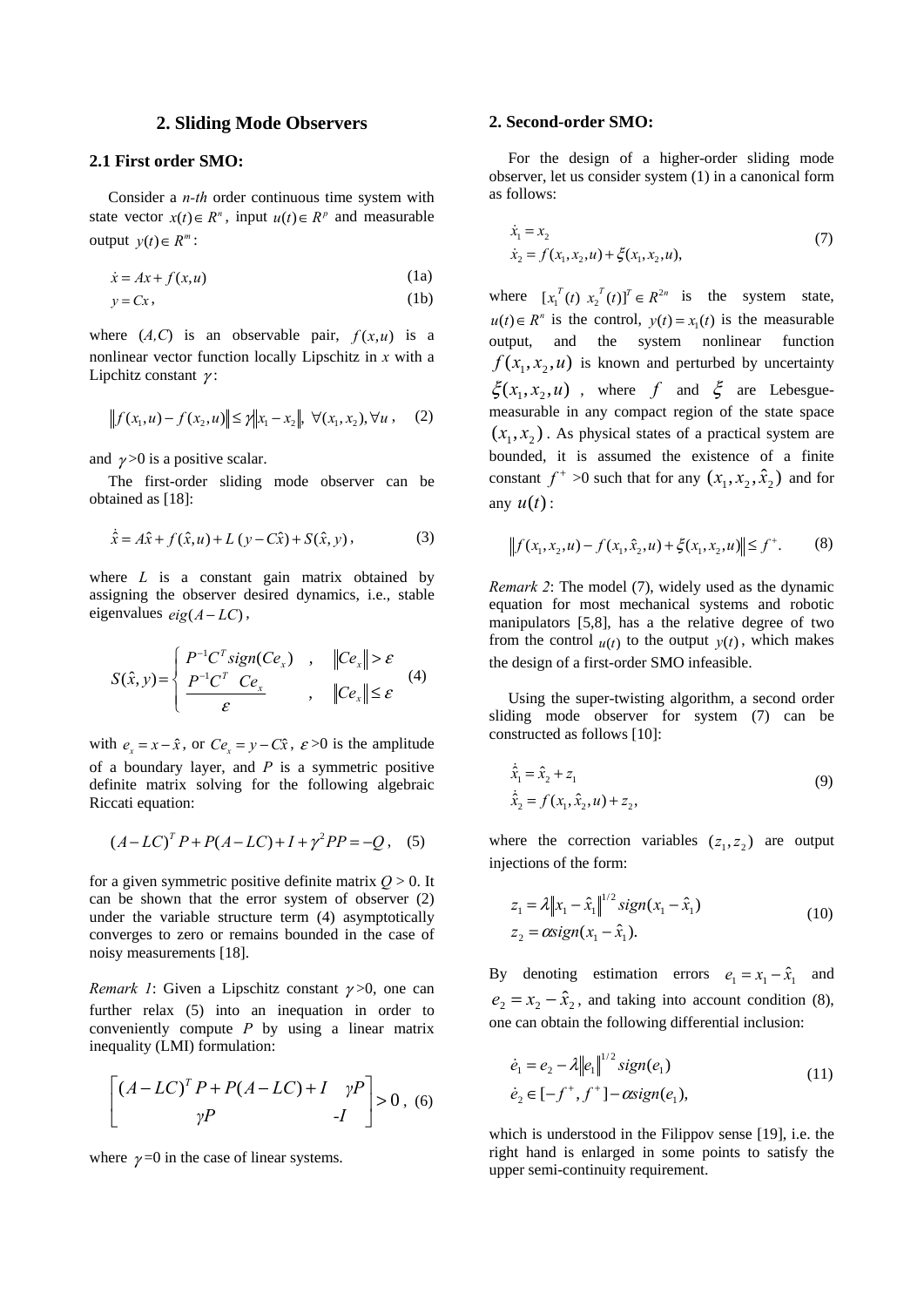It was proven in [10] that, if design parameters *α* and *λ* are selected to satisfy the following condition:

$$
\alpha > f^+
$$
  
\n
$$
\lambda > q \frac{(\alpha + f^+) \sqrt{2}}{\sqrt{\alpha - f^+}}, \quad q > 1
$$
\n(12)

then the observer states  $(\hat{x}_1, \hat{x}_2)$  in (9) will converge to  $(x_1, x_2)$  in finite time.

#### **3. Illustrative examples**

In the following, performance of first- and secondorder SMOs will be evaluated for two nonlinear systems under linearization state feedback (SFB) and also output feedback control (OFB).

#### **3.1 Example 1:**

Consider the first and the second order sliding mode observers for following nonlinear system:

$$
\dot{x}_1 = x_2 \n\dot{x}_2 = x_2^3 + u \n y = x_1.
$$
\n(13)

To avoid the nonlinearity, feedback linearisation is used to place the closed-loop poles at  $\left(-1 \pm j\sqrt{3}\right)/2$ . The state feedback controller for this system is constructed as follows:

$$
u = -x_2^3 - x_1 - x_2.
$$
 (14)

The output feedback controller is designed as:

$$
u = -\hat{x}_2^3 - y - \hat{x}_2. \tag{15}
$$

The first-order sliding mode observer can be constructed as:

$$
\dot{\hat{x}}_1 = \hat{x}_2 + L_1(y - \hat{x}_1) + K_1 sign(y - \hat{x}_1),
$$
\n(16a)

$$
\dot{\hat{x}}_2 = -y - \hat{x}_2 + L_2(y - \hat{x}_1) + K_2 sign(y - \hat{x}_1), \quad (16b)
$$

where the observer gains  $L = [L_1 \ L_2]$  are chosen according to the desired eigenvalues of  $1 S^2 + L_1 S + L_2 = 0$ , and  $K = P^{-1} C^T = [K_1 \quad K_2]^T$ , with positive definite matrix *P* solving for the following Lyapunov equation:

$$
(A - LC)^{T} P + P(A - LC) = -I,
$$
  
in which  $A = \begin{bmatrix} 0 & 1 \\ 0 & 0 \end{bmatrix}$  and  $C = \begin{bmatrix} 1 & 0 \end{bmatrix}$ .



Fig. 1: State feedback and output feedback responses with different pole locations of a first-order SMO.



Fig. 2: First-order SMO responses with saturated output feedback

Figure 1 shows the output responses of the firstorder SMO under output feedback and linearization state feedback, respectively. As the poles decrease, the error increases. Large negative poles often lead to faster estimation. It can also be seen that the control action *u* is greatly increased in magnitude with large negative poles. When the observer has a pole located at -250, a finite escape time of around 0.073 second due to the peaking phenomenon [20] can be observed.

With saturated output feedback,  $|u| \le 0.5$ , the peaking effect can be improved, as shown in Fig. 2. The time responses under output feedback in this case also approach the responses under state feedback when observer poles move towards the negative direction along the real axis. Even with poles larger than -250, the observer-based responses still show a convergence.

Let us now consider the proposed super twisting second-order SMO with the same control as in (15):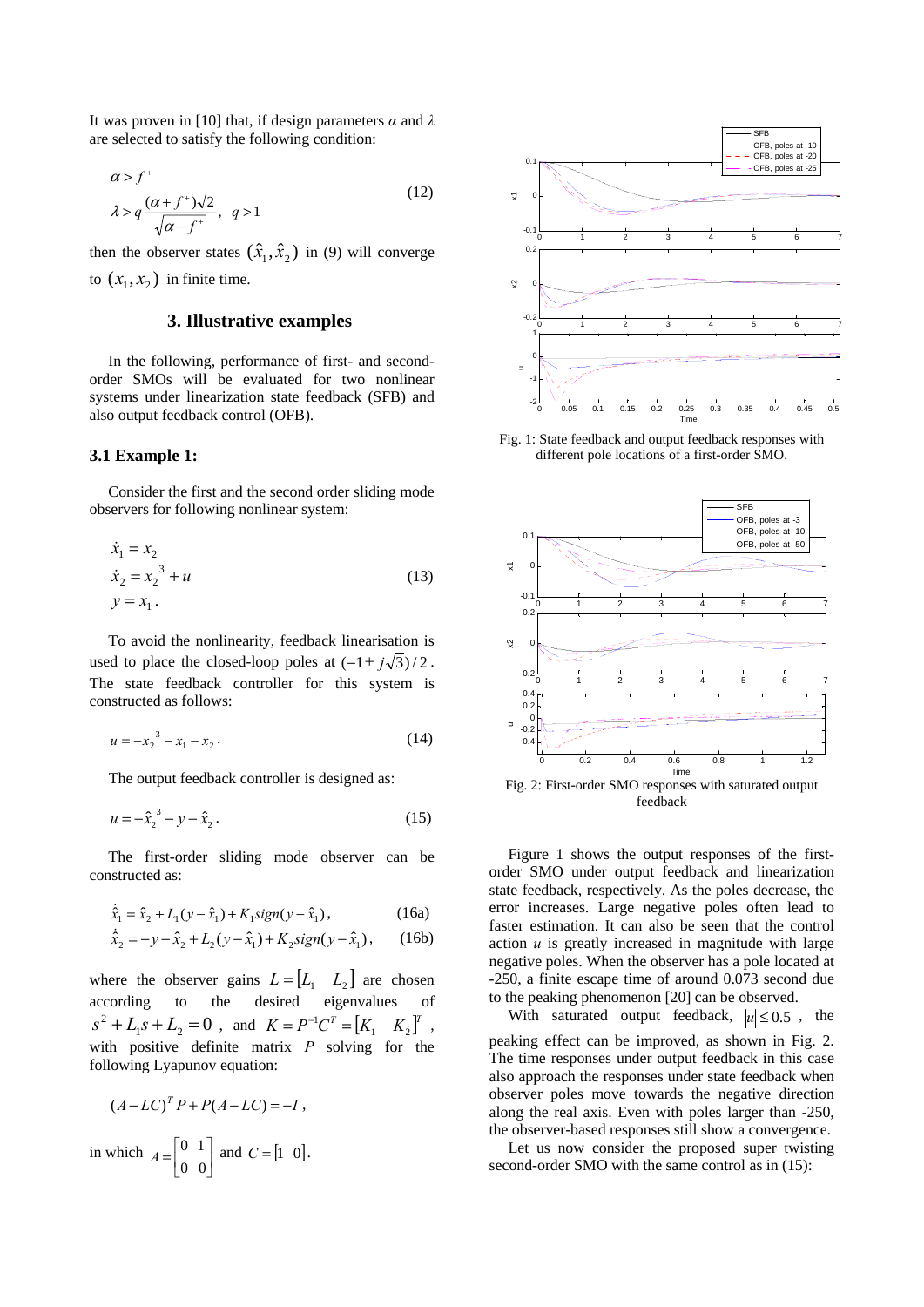$$
\dot{\hat{x}}_1 = \hat{x}_2 + \lambda |y - \hat{x}_1|^{\frac{1}{2}} sign(y - \hat{x}_1), \quad (17a)
$$

$$
\dot{\hat{x}}_2 = -y - \hat{x}_2 + \alpha \operatorname{sign}(y - \hat{x}_1),\tag{17b}
$$

With feedback linearisation law (14), condition (12) will be less conservative for the selection of  $\lambda$ ,  $\alpha$ . Here, these parameters play the role of the variable structure control  $K_1, K_2$  in the first order SMO (16). Figure 3 shows the control responses under nonsaturated output feedback. They are faster but tend to exhibit the peaking phenomenon as the values of  $\lambda$ and  $\alpha$  increase. A finite time escape will occur when the pole location is at around -150. This effect is reduced when using output feedback with saturated control ( $|u| \le 0.5$ ), as shown in Fig. 4.

For performance comparison, responses using observer-based output feedback (OFB) are shown in Fig. 5 with conventional SMO and higher-order sliding mode observer (HOSMO) where saturation is imposed on the control signal. With observer poles located at - 10, it is noticeable that the control action *u* in the case of twisting HOSMO is higher in magnitude than the in the case of SMO but the responses are much faster, resulting in more accurately following the SFB responses. As shown in Fig. 5, the peaking phenomenon has been limited by the saturation of the control signal.

To further evaluate the performance of HOSMO versus SMO, a step response of 0.1 for the first state is considered in an open loop test. The responses shown in Fig. 6 indicate that HOSMO is not only faster but also more accurate lower estimation error than SMO. Moreover, as depicted in the zooming-in figure, it is observed that there is no chattering for the HOSMO response while chattering does affects the state response in the case of SMO.



Fig. 3: State feedback and output feedback responses with different pole locations for second-order SMO.



Fig. 4: State feedback and saturated output feedback with different poles for second order SMO.



Fig. 5: Responses of saturated output feedback controller based on HOSMO and SMO with poles at -10.



Fig. 6: Chattering effect of HOSMO and SMO with poles taken at -100.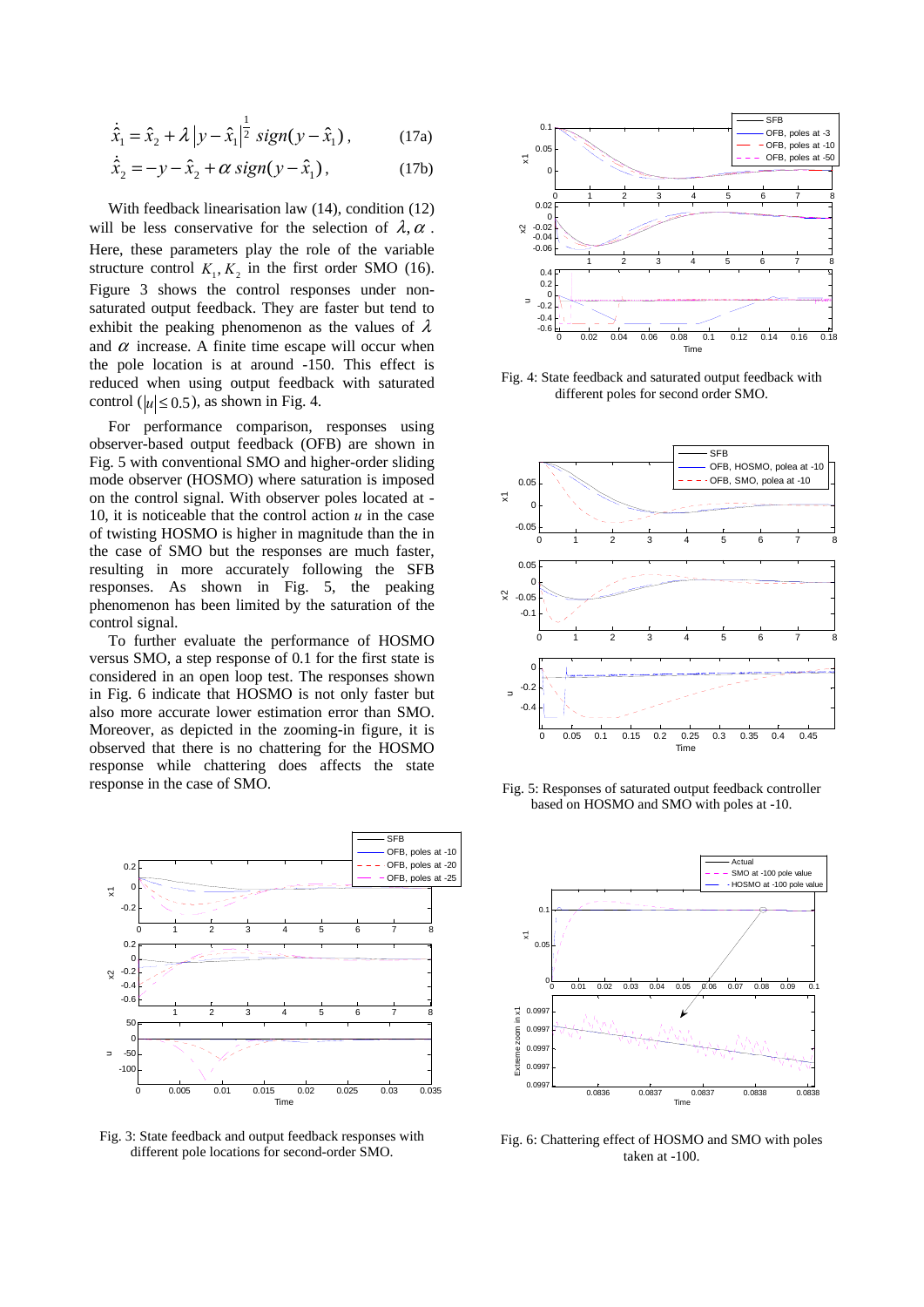#### **3.2 Example 2:**

Let us now consider a pendulum system described by:

$$
ml^{2}\ddot{\theta} + mg_{0}l\sin\theta + k_{0}l^{2}\dot{\theta} = u(t).
$$
 (18)

The state space equation is:

$$
\dot{\theta} = \omega \tag{19a}
$$

$$
\dot{\omega} = \frac{u}{ml^2} - \frac{g_0}{l} \sin \theta - \frac{k_0}{m} \dot{\theta},\qquad(19b)
$$

where the measurable output is angle  $\theta$ .

If the continuous sliding mode state feedback (SFB) controller is designed [20]:

$$
u = \frac{1}{c} [a \sin \theta + (b - \mu)\omega] - k \text{ sat } \left(\frac{\omega + \mu\theta}{\varepsilon}\right), (20a)
$$

then, the observer-based output feedback control is given by:

$$
u = \frac{1}{\hat{c}} [\hat{a} \sin \theta + (\hat{b} - \mu)\hat{\omega}] - k \text{ sat } \left(\frac{\hat{\omega} + \mu\theta}{\varepsilon}\right), (20b)
$$

where  $a = g_0/l$ ,  $b = k_0/m$ , and  $c = 1/ml^2$  are the system constants depending on its parameters (mass *m*, damping  $k_0$ , length *l*, gravitational acceleration  $g_0$ ), *k* is the variable structure control gain with boundary layer  $\varepsilon$ , and  $\mu > 0$  is the slope of the sliding surface  $\omega + \mu \theta = 0$ .

The sliding mode observer (SMO) in (3) can be constructed as:

$$
\dot{\hat{\theta}} = \hat{\omega} + L_1(\theta - \hat{\theta}) + K_1 sign(\theta - \hat{\theta})
$$
  

$$
\dot{\hat{\omega}} = \underbrace{(\hat{c}u - \hat{a}\sin\theta - \hat{b}\hat{\omega})}_{\text{Normal Plant}} + L_2(\theta - \hat{\theta}) + K_2 sign(\theta - \hat{\theta}),
$$
 (21)

where the observer gains  $L = [L_1 \ L_2]$  are chosen according to the desired eigenvalues of  $(s^{2} + (L_{1} + \mu)s + L_{2} = 0$ , and  $K = P^{-1}C^{T} = [K_{1} \quad K_{2}]^{T}$ , with positive definite matrix *P* solving for LMI (6) in which  $A = \begin{bmatrix} 0 & 1 \\ 0 & -\mu \end{bmatrix}$  $A = \begin{bmatrix} 0 & 1 \\ 0 & -\mu \end{bmatrix}$ ,  $C = \begin{bmatrix} 1 & 0 \end{bmatrix}$ , and Lipschitz constant  $\gamma = a$ .

In the simulation, the actual plant parameters were taken as  $a = 9.3429$ ,  $c = 6.0469$ ,  $b=1$ , with their nominal estimates  $\hat{a} = 9.81$ ,  $\hat{c} = 10$ ,  $\hat{b} = \mu = 1$ . We also considered the third case, when  $\hat{a} = \hat{c} = 0$  in (21), i.e. (a linear high-gain observer). The SFB responses are used as a benchmark for all cases.



Fig. 7: SMO position estimates with (a) nominal parameters, (b) actual plant, and (c) linear high gain observer.



Fig. 8: SMO velocity estimates with (a) nominal parameters, (b) actual plant, and (c) linear high gain observer.

As shown in Figs. 7 and 8 respectively for estimates of the angle  $\theta$  and angular velocity  $\omega$ , the output feedback responses tend to approach the state feedback responses at higher observer poles. In the figures, we used three different sets for observer (21) with actual plant parameters (a), nominal plant parameters (b), and linear high gain observer (c). When poles are relatively large, the nominal plant apparently does not affect much on the improvement of the estimation performance. This is expected because increasing the values of poles will yield higher robustness with against the system uncertainty.

From (9-10), the super-twisting higher-order sliding mode observer (HOSMO) for system (19) is:

$$
\dot{\hat{\theta}} = \hat{\omega} + \lambda \left| \theta - \hat{\theta} \right|^{1} \text{sign}(\theta - \hat{\theta})
$$
  

$$
\dot{\hat{\omega}} = \left( \hat{c} u - \hat{a} \sin \theta - \hat{b} \hat{\omega} \right) + \alpha \text{ sign}(\theta - \hat{\theta}),
$$
 (22)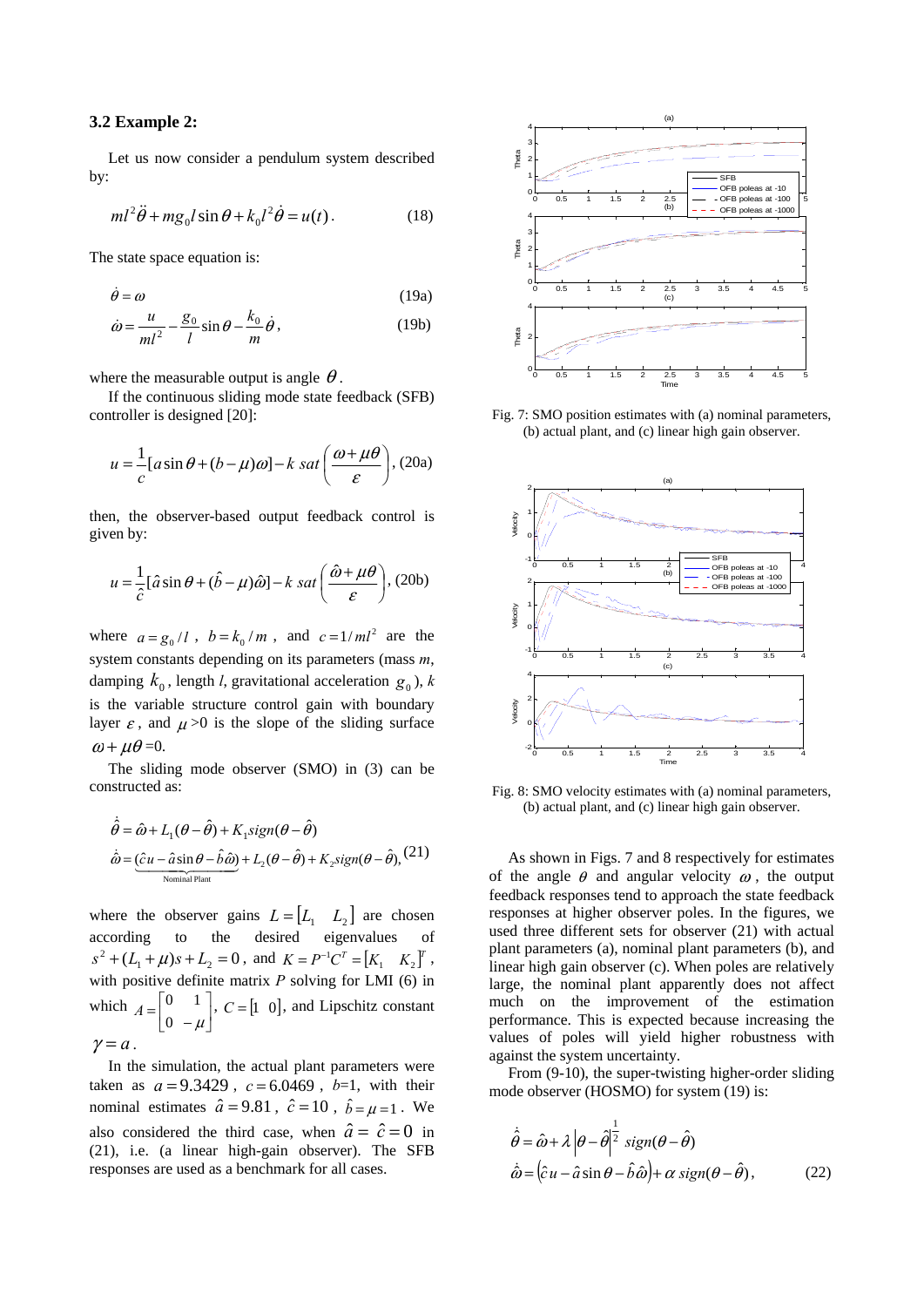

Fig. 9: HOSMO position estimates with (a) nominal parameters, (b) actual plant, and (c) linear high gain observer.



Fig. 10: HOSMO velocity estimates with (a) nominal parameters, (b) actual plant, and (c) linear high gain observer.

where parameters  $\lambda$ ,  $\alpha$  are chosen according to (12). Figures 9 and 10 show the estimates of the first and second states, namely the pendulum's position and angular speed, respectively. We can see in all cases (a), (b) and (c) that the output feedback responses approach the state feedback responses in finite time. It can be expected that robustness of the estimation against uncertainty on the nominal plant is improved as the poles increase. By using larger poles (-100), OFB responses are almost coincident with SFB responses in face of a wide range of system's parametric variations.

Notably, a close comparison between SMO and HOSMO responses, shown respectively in Figs 7,8 and Figs. 9,10, also indicates the outperformance of the higher-order sliding mode observer over the conventional one in terms of estimation accuracy.

#### **4. Conclusion**

This paper has presented a refinement of the design of first-order and higher-order sliding mode observers for nonlinear systems. A comparison study is given to illustrate the estimation performance of these observers for two nonlinear systems using state feedback and observer-based output feedback control. Some advantages of the super-twisting second-order sliding mode observers over the conventional ones are shown in the simulation results.

#### **Acknowledgments**

This work is supported, in part, by the Centre of Excellence programme, funded by the Australian Research Council (ARC) and the New South Wales State Government. The second and fourth authors would like to gratefully acknowledge UTS research grant 2006000848.

#### **References**

- [1] D. Luenberger, "Observers for multi variable systems", *IEEE Trans. Autom. Control*, Vol. 11, pp. 190-197, 1966.
- [2] V. Utkin, "Variable structure systems with Sliding Modes", *IEEE Trans. Autom. Control*, Vol. 22, pp. 212- 222.
- [3] S. Spurgeon, "Sliding Mode Observers: a Survey," *Int. J. Systems Science*, Vol. 39, No. 8, pp. 751-764, 2008.
- [4] J.J.E. Slotine, J.K. Hedrick, and E.A. Misawa, "On sliding observers for nonlinear systems," *Proc. of the American Control Conference*, pp. 1794-1800, Seattle, USA, 1986.
- [5] M. Saif, W. Chen, and Q. Wu, "Higher order sliding mode observers and differentiators- application to fault diagnosis problem," in *Modern Sliding Mode Control Theory*, Bartolini *et al*. (Eds.), LNCIS Springer-Verlag, Berlin 2008, pp. 321-324.
- [6] Q.P. Ha, A. Bonchis, D.C. Rye, and H.F. Durrant-Whyte, "Variable structure systems approach to friction estimation and compensation", *Proc. of the Int. Conference on Robotics and Automation*, California, USA, pp. 3543-3548, 2000.
- [7] A. Levant, "Higher-order sliding modes, differentiation and output-feedback control," *Int. J. Control*, Vol. 76, No. 8, pp. 924-941, 2003.
- [8] G. Bartolini, A. Pisano, E. Punta, and E. Usai, "A survey of applications of second-order sliding mode control to mechanical systems," *Int. J. Control*, Vol. 76, No. 9/10, pp. 875-892, 2003.
- [9] H. Dalvand, H.T. Nguyen, and Q.P. Ha, "Design of second-order sliding mode controllers for MR damper-